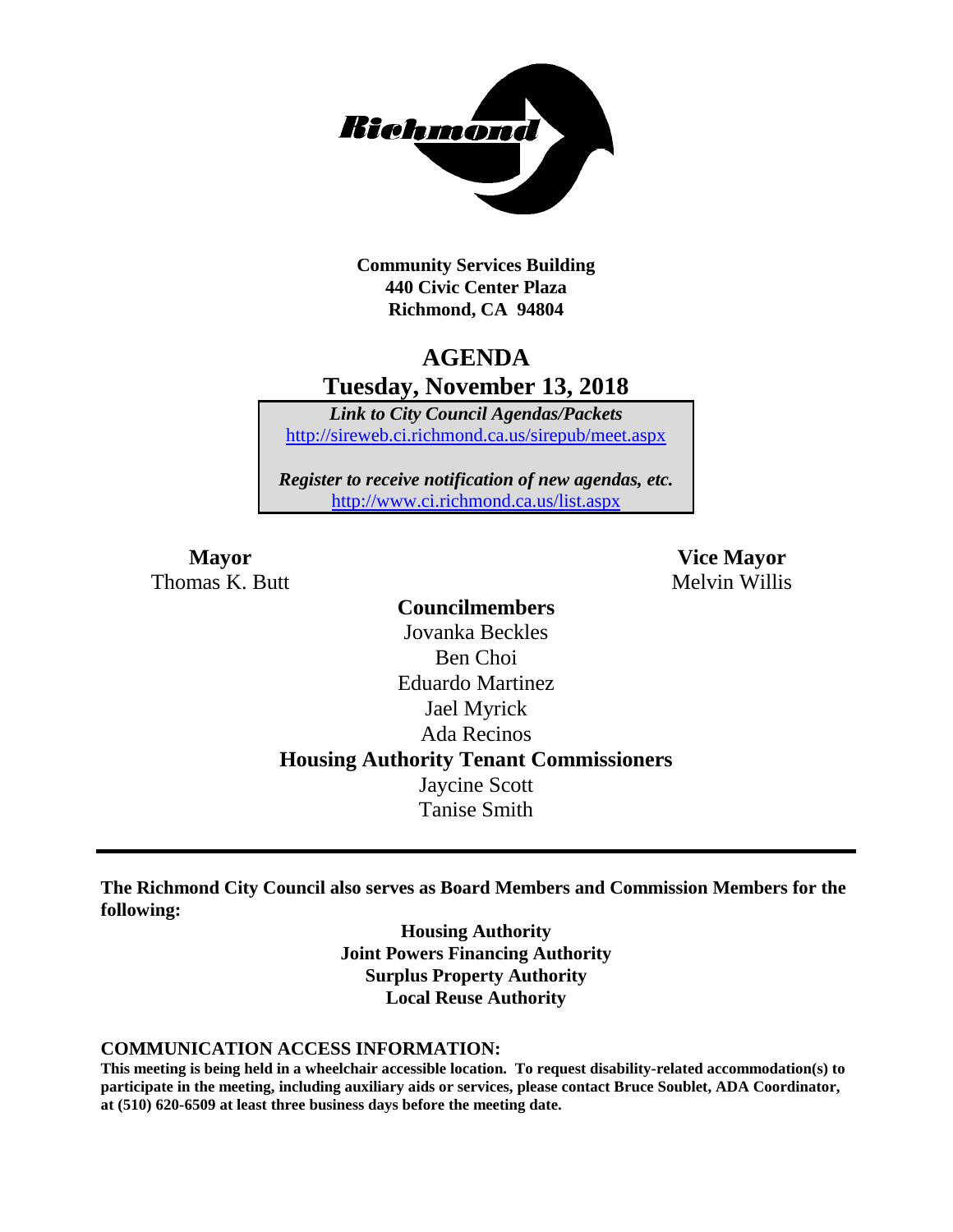# **MEETING PROCEDURES**

The City of Richmond encourages community participation at its City Council meetings and has established procedures that are intended to accommodate public input in a timely and time-sensitive way. As a courtesy to all members of the public who wish to participate in City Council meetings, please observe the following procedures:

**PUBLIC COMMENT ON AGENDA ITEMS:** Anyone who desires to address the City Council on items appearing on the agenda must complete and file a pink speaker's card with the City Clerk **prior** to the City Council's consideration of the item. Once the City Clerk has announced the item, no person shall be permitted to speak on the item other than those persons who have submitted their names to the City Clerk. Your name will be called when the item is announced for discussion. **Each speaker will be allowed up to TWO (2) MINUTES to address the City Council on NON-PUBLIC HEARING items listed on the agenda. Speakers are allowed up to THREE (3) minutes on PUBLIC HEARING items.**

**OPEN FORUM FOR PUBLIC COMMENT:** Individuals who would like to address the City Council on matters not listed on the agenda or on items remaining on the consent calendar may do so under Open Forum. All speakers must complete and file a pink speaker's card with the City Clerk **prior** to the commencement of Open Forum. The amount of time allotted to individual speakers shall be determined based on the number of persons requesting to speak during this item. **The time allocation for each speaker will be as follows:** 15 or fewer speakers, a maximum of 2 minutes; 16 to 24 speakers, a maximum of 1 and one-half minutes; and 25 or more speakers, a maximum of 1 minute.

#### **SPEAKERS ARE REQUESTED TO OCCUPY THE RESERVED SEATS IN THE FRONT ROW BEHIND THE SPEAKER'S PODIUM AS THEIR NAME IS ANNOUNCED BY THE CITY CLERK.**

**CONSENT CALENDAR:** Consent Calendar items are considered routine and will be enacted, approved or adopted by one motion unless a request for removal for discussion or explanation is received from the audience or the City Council. A member of the audience requesting to remove an item from the consent calendar that is sponsored by City staff must first complete a speaker's card and discuss the item with a City staff person who has knowledge of the subject material **prior** to filing the card with the City Clerk and **prior** to the City Council's consideration of Agenda Review. Councilmembers who request to remove an item from the consent calendar must do so during Agenda Review. An item removed from the Consent Calendar may be placed anywhere on the agenda following the City Council's agenda review.

**CONDUCT AT MEETINGS:** Richmond City Council meetings are limited public forums during which the City strives to provide an open, safe atmosphere and promote robust public debate. Members of the public, however, must comply with state law, as well as the City's laws and procedures and may not actually disrupt the orderly conduct of these meetings. The public, for example, may not shout or use amplifying devices, must submit comment cards and speak during their allotted time, may not create a physical disturbance, may not speak on matters unrelated to issues within the jurisdiction of the City Council or the agenda item at hand, and may not cause immediate threats to public safety.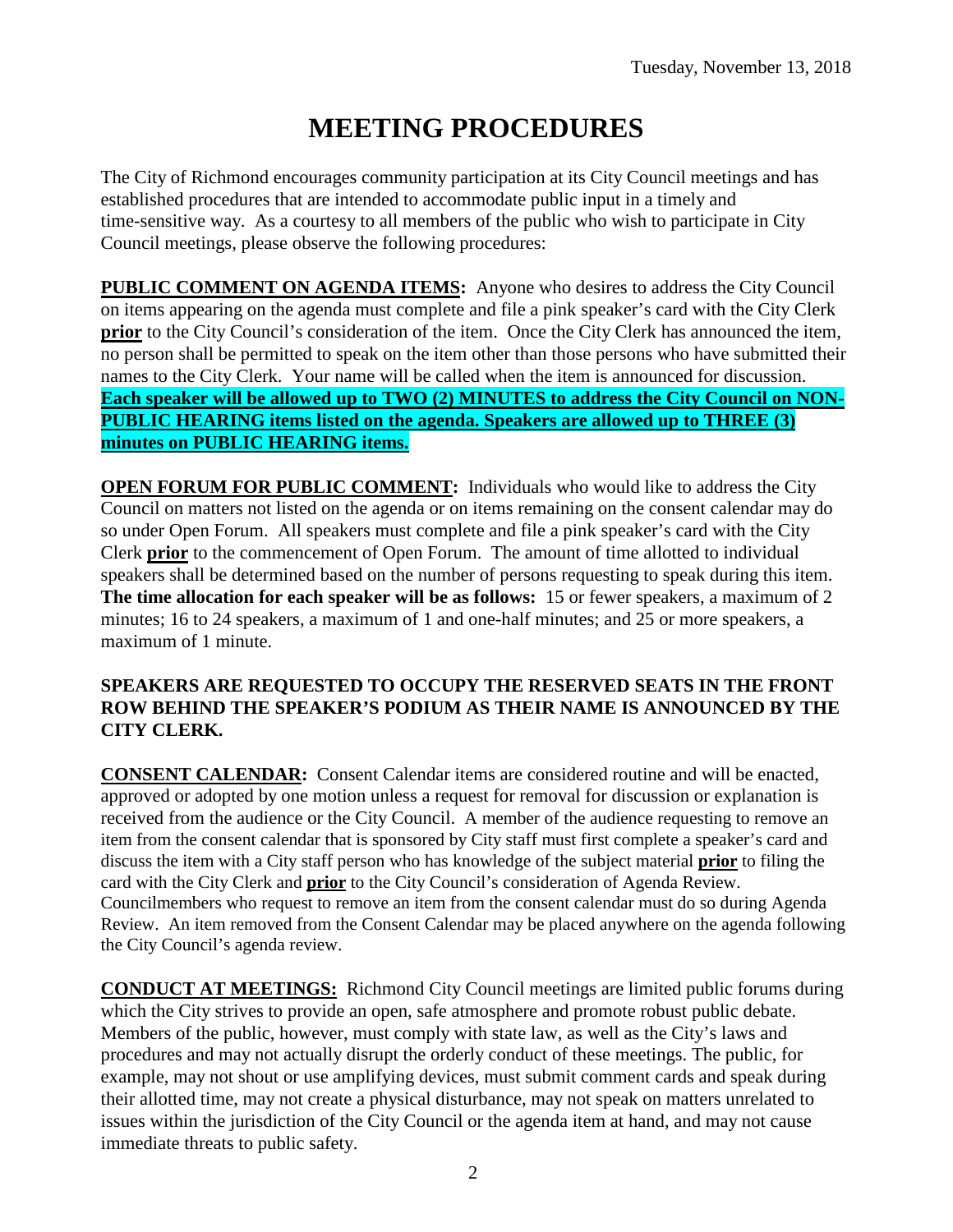**CITY HARASSMENT POLICY:** The City invites public comment and critique about its operations, including comment about the performance of its public officials and employees, at the public meetings of the City Council and boards and commissions. However, discriminatory or harassing comments about or in the presence of City employees, even comments by third parties, may create a hostile work environment, if severe or pervasive. The City prohibits harassment against an applicant, employee, or contractor on the basis of race, religious creed, color, national origin, ancestry, physical disability, medical condition, mental disability, marital status, sex (including pregnancy, childbirth, and related medical conditions), sexual orientation, gender identity, age or veteran status, or any other characteristic protected by federal, state or local law. In order to acknowledge the public's right to comment on City operations at public meetings, which could include comments that violate the City's harassment policy if such comments do not cause an actual disruption under the Council Rules and Procedures, while taking reasonable steps to protect City employees from discrimination and harassment, City Boards and Commissions shall adhere to the following procedures. If any person makes a harassing remark at a public meeting that violates the above City policy prohibiting harassment, the presiding officer of the meeting may, at the conclusion of the speaker's remarks and allotted time: (a) remind the public that the City's Policy Regarding Harassment of its Employees is contained in the written posted agenda; and (b) state that comments in violation of City policy are not condoned by the City and will play no role in City decisions. If any person makes a harassing remark at a public meeting that violates the above City policy, any City employee in the room who is offended by remarks violating the City's policy is excused from attendance at the meeting. No City employee is compelled to remain in attendance where it appears likely that speakers will make further harassing comments. If an employee leaves a City meeting for this reason, the presiding officer may send a designee to notify any offended employee who has left the meeting when those comments are likely concluded so that the employee may return to the meeting. The presiding officer may remind an employee or any council or board or commission member that he or she may leave the meeting if a remark violating the City's harassment policy is made. These procedures supplement the Council Rules and Procedures relating to disruption of orderly conduct at Council meetings.

Any law enforcement officer on duty or whose service is commanded by the presiding officer shall be Sergeant-at-Arms of the Council meetings. He/she, or they, shall carry out all orders and instructions given by the presiding officer for the purpose of maintaining order and decorum at the Council meetings (City Council Rules of Procedure and Order Section III F, RMC Section 2.12.030).

**\*\*\*\*\*\*\*\*\*\*\*\*\*\*\*\*\*\*\*\*\*\*\*\*\*\*\*\*\*\*\*\*\*\*\*\*\*\*\*\*\*\*\*\*\*\*\*\*\*\*\*\*\*\*\*\*\*\***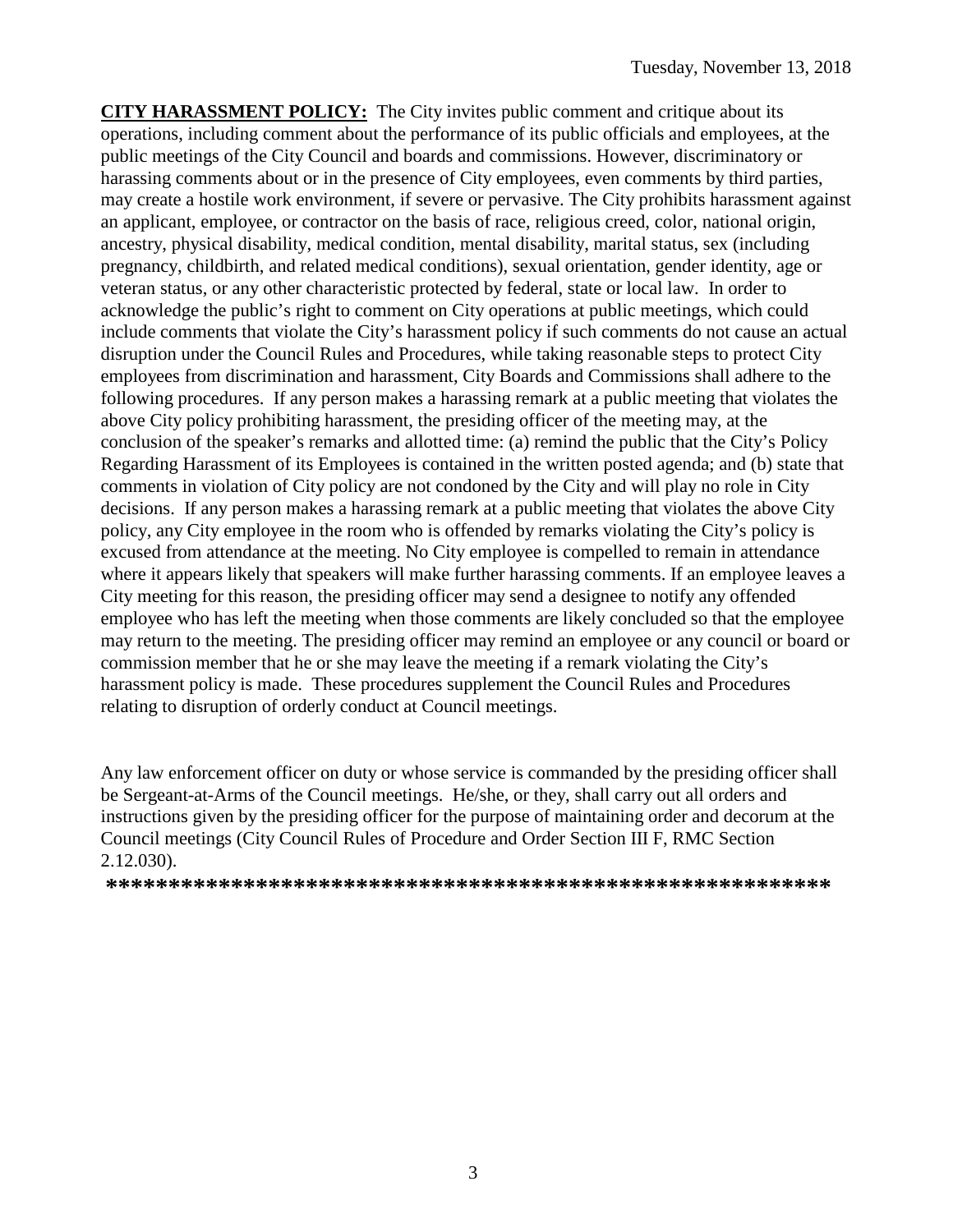## **OPEN SESSION TO HEAR PUBLIC COMMENT BEFORE CLOSED SESSION**

5:00 p.m.

#### **A. ROLL CALL**

#### **B. PUBLIC COMMENT BEFORE CLOSED SESSION**

#### **C. ADJOURN TO CLOSED SESSION**

### **CLOSED SESSION**

Shimada Room of the Community Services Building

#### **A. CITY COUNCIL**

CONFERENCE WITH LEGAL COUNSEL - ANTICIPATED LITIGATION (Initiation of litigation pursuant to Subdivision (c) of Government Code Section 54956.9):

One case

LIABILITY CLAIMS - (Government Code Section 54956.9):

Victor Vaca vs. City of Richmond

Delvin Watts vs. City of Richmond

California State Automobile Association (CSAA) as Subrogee for Hann Shin Mao vs. City of Richmond

CONFERENCE WITH LABOR NEGOTIATORS (Government Code Section 54957.6):

Agency designated representatives: Carlos Martinez, Lisa Stephenson, Jack Hughes, Maria Blue, and Belinda Warner Employee organization: Service Employees International Union (SEIU Local 1021)

#### **B. JOINT SUCCESSOR AGENCY TO THE RICHMOND COMMUNITY REDEVELOPMENT AGENCY AND RICHMOND CITY COUNCIL**

CONFERENCE WITH LEGAL COUNSEL - EXISTING LITIGATION (Subdivision [a] of Government Code Section 54956.9):

Eagle Environmental Construction vs. Richmond Community Redevelopment Agency, et al.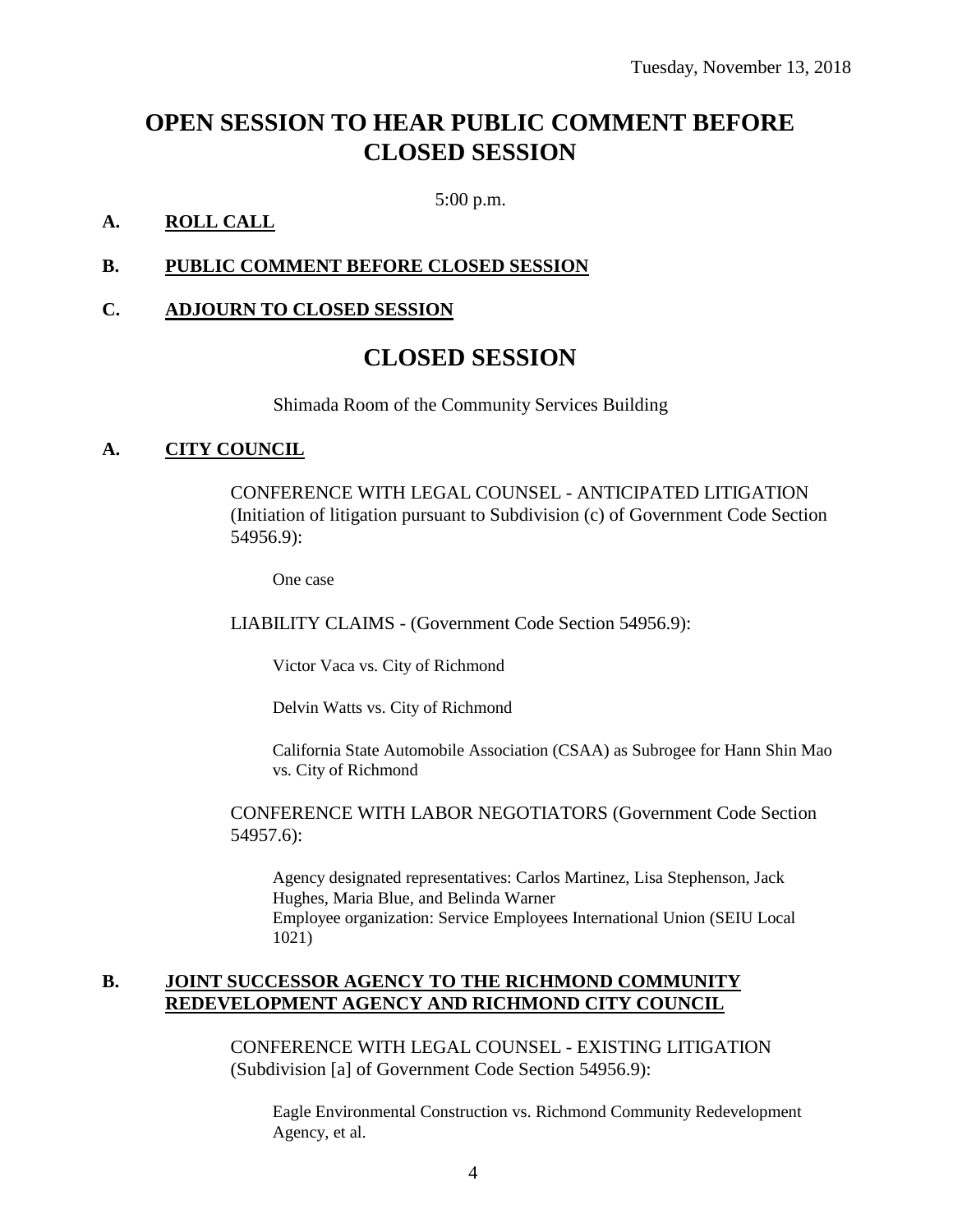# **SPECIAL MEETING OF THE RICHMOND HOUSING AUTHORITY**

6:25 p.m.

- **A. PLEDGE TO THE FLAG**
- **B. ROLL CALL**
- **C. STATEMENT OF CONFLICT OF INTEREST**
- **D. AGENDA REVIEW**

#### **E. REPORT FROM THE EXECUTIVE DIRECTOR**

#### **F. HOUSING AUTHORITY CONSENT CALENDAR**

- **F-1.** APPROVE the minutes of the September 25 and October 16, 2018, special Richmond Housing Authority meetings - City Clerk's Office (Pamela Christian 620-6513).
- **F-2.** ADOPT a resolution removing former City of Richmond Accounting Manager, Stacie Plummer, and former City of Richmond City Manager, Bill Lindsay, and adding City of Richmond Budget Administrator, Markisha Guillory, and Richmond Housing Authority Acting Executive Director, Gabino Arredondo, as authorizing signatories on Mechanics Bank depository and checking accounts - Richmond Housing Authority (Gabino Arredondo 621-1310).

#### **G. HOUSING AUTHORITY STUDY SESSION**

**G-1.** RECEIVE a presentation on the Public Housing Authority Recovery and Sustainability (PHARS) agreement between the Richmond Housing Authority and Department of Housing and Urban Development - Richmond Housing Authority (Gabino Arredondo/LaShonda White 620-6512).

#### **H. ADJOURNMENT**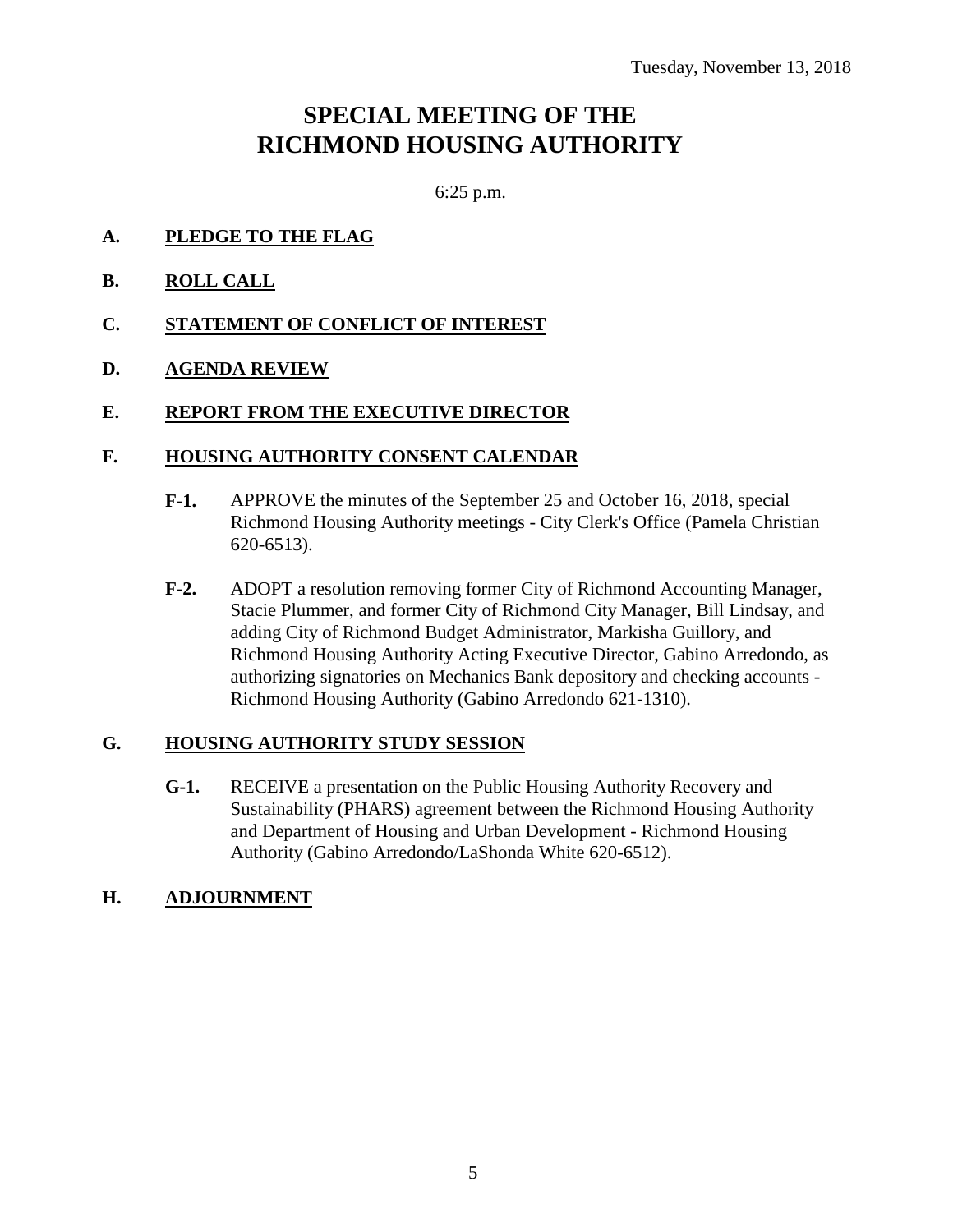### **REGULAR MEETING OF THE RICHMOND CITY COUNCIL**

6:30 p.m.

- **A. ROLL CALL**
- **B. STATEMENT OF CONFLICT OF INTEREST**
- **C. AGENDA REVIEW**

#### **D. REPORT FROM THE CITY ATTORNEY OF FINAL DECISIONS MADE DURING CLOSED SESSION**

#### **E. REPORT FROM THE CITY MANAGER**

**F. OPEN FORUM FOR PUBLIC COMMENT**

#### **G. CITY COUNCIL CONSENT CALENDAR**

- **G-1.** APPROVE a two-year contract with Tri-Tech for maintenance and professional services for the Crime View Suite of software, in an amount not to exceed \$75,000, from July 1, 2018 through June 30, 2020 - Police Department (Chief Allwyn Brown 621-1802).
- **G-2.** APPROVE the applicant-funded contract amendment with Interwest Consulting Group, Inc. for plan review and technical support services in the Fire Prevention Services Division, increasing the payment limit by \$250,000, to a total contract amount not to exceed \$1,250,000, and extending the term of the contract to September 30, 2019; and APPROPRIATE the funding for the increase in the expenditure and revenue accounts by \$250,000 under the Chevron Inspection Program – Fire Department (Chief Adrian Sheppard 307-8041).
- **G-3.** APPROVE year-end adjustments for the fiscal year ending June 30, 2018, transferring cash from General Fund reserves to funds with negative cash balances – Finance Department (Belinda Warner 620-6740/Markisha Guillory 620-5434).
- **G-4.** RECEIVE the City's Investment and Cash Balance Report for the month of September 2018 – Finance Department (Belinda Warner 620-6740).
- **G-5.** ADOPT a resolution authorizing placement of liens and special assessments for unpaid garbage collection service fees on County property tax records - Finance Department (Belinda Warner/Antonio Banuelos 620-6741).
- **G-6.** RECEIVE the annual year-end developer fee report as required pursuant to Section 66006 of the Government Code - Finance Department (Belinda Warner/Vrenesia Ward 621-1211).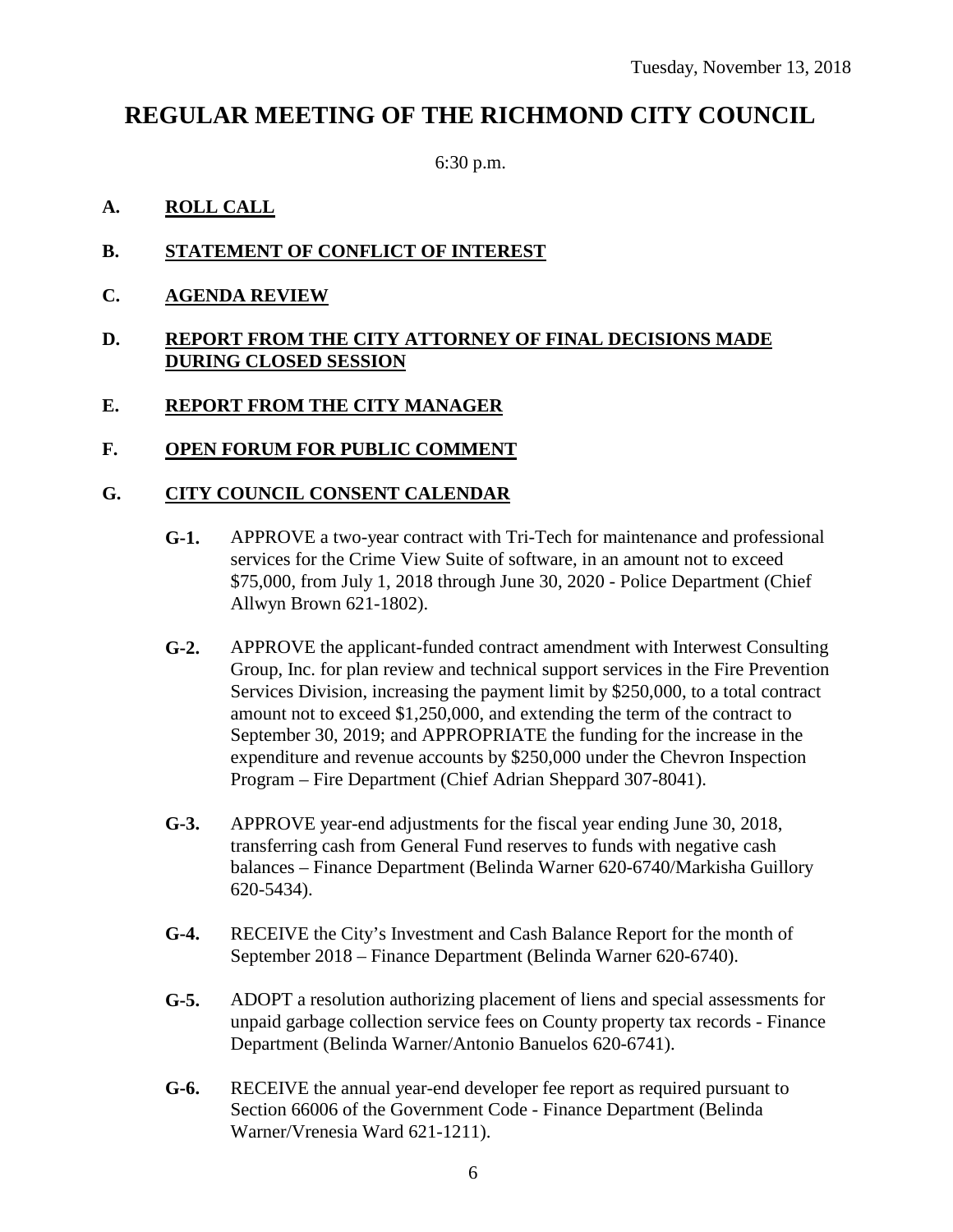- **G-7.** APPROVE a contract with the Oakland Private Industry Council to be the Contracting & Vendor Pay Agent for Individual Training Accounts and On-the-Job Training activities for the Workforce Innovation and Opportunity Act (WIOA) program participants. The contract term will be November 13, 2018 through December 31, 2019. The contract will be for an amount not to exceed \$135,891 - Employment and Training Department (Sal Vaca/Rosemary Viramontes 307-8008).
- **G-8.** APPROVE a contract with Global Diving & Salvage Inc. for the demolition of the abandoned tugboat Black Hawk for an amount not to exceed \$198,750 - Port Department (Jim Matzorkis 215-4600).
- **G-9.** APPROVE a five-year contract with Schindler Elevator Corporation for elevator service and repairs at the Richmond Memorial Auditorium and Convention Center in an amount not to exceed \$50,000 - Department of Infrastructure Maintenance and Operations (Tim Higares 620-6508).
- **G-10.** APPROVE contract with Stronger Building Services for re-roofing the Community Services Child Care Center at 3230 Macdonald Avenue, Richmond, in an amount not to exceed \$140,000 - Engineering and Capital Improvement Projects (Yader A. Bermudez 774-6300).
- **G-11.** ADOPT a resolution to accept each of The Richmond Transit Village Phase II Nevin Avenue Streetscape Improvement Projects, BART to 19th Street and 19th to 27th Street as being complete - Engineering and Capital Improvement Projects (Yader A. Bermudez 774-6300/Michael Williams 307-8147).
- **G-12.** ADOPT a resolution to install two (2) All-Way Stops at the intersections at South 55th Street/Mariposa Street and South 55th Street/Highland Avenue intersections respectively and one (1) Four-Way Stop at 38th Street and Garvin Avenue intersection - Engineering and Capital Improvement Projects (Yader Bermudez 510-620-5478/Dane Rodgers 510-307-8112).
- **G-13.** APPROVE payment for Emergency Justification contract in excess of the City Charter City Manager authorization limit to contract with TELFER to Slurry Seal Harbour Way South from Hall Avenue to Richmond Ferry Terminal in an amount not to exceed \$90,000 - Engineering and Capital Improvement Projects (Yader A. Bermudez 774-6300).
- **G-14.** AUTHORIZE the city manager to enter into the Agreement between the City of Richmond and LBG Hilltop, LLC a Delaware limited liability company (LBG) in an amount not to exceed \$1,250 per calendar month from July 24, 2017, the "Acquisition Date" to June 30, 2019. The contract term begins on November 13, 2018, and will terminate upon the City of Richmond's disconnection of its facilities from LBG's meter - Engineering and Capital Improvement Projects (Yader Bermudez 774-6300).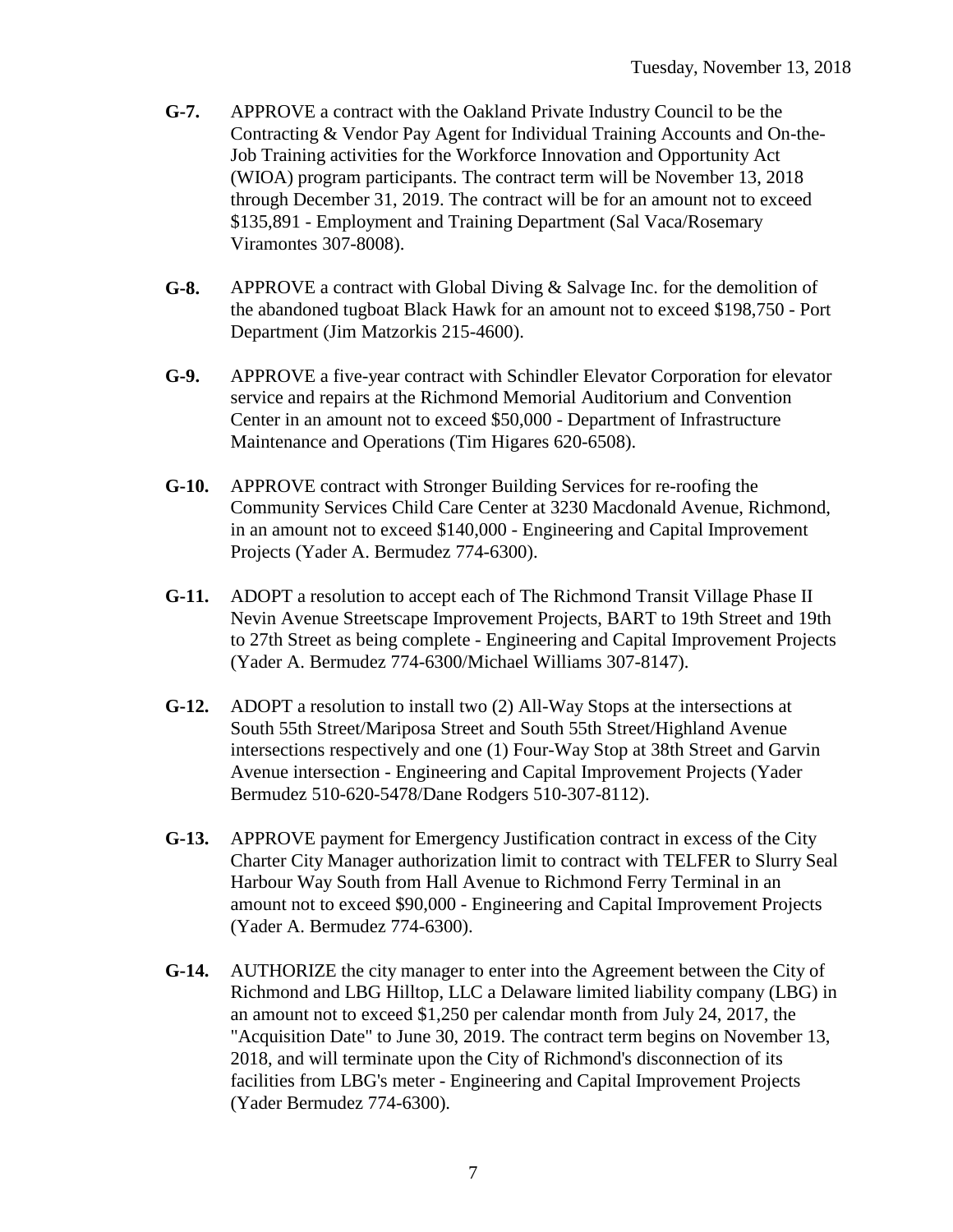- **G-15.** APPROVE the third contract amendment with Nichols Consulting Engineers for environmental documentation, additional permitting services, and development of construction documents for the Via Verdi landslide repair project. The contract amount including the first two contract amendments is currently \$741,400, and Contract Amendment No. 3 will increase the contract amount by \$669,700 for a total contract amount not to exceed \$1,411,100 - Engineering and Capital Improvement Projects (Yader Bermudez 621-5478/Tawfic Halaby 621- 1612).
- **G-16.** ADOPT a resolution authorizing the city manager to execute an amendment to the Cooperative Implementation Agreement (CIA) with the State of California Department of Transportation (Caltrans) allowing the City of Richmond to utilize the remainder of the original \$2.5 million for the construction of two additional full-trash capture devices to prevent litter from discharging to local watersheds and the San Francisco Bay - Water Resource Recovery Department (Ryan Smith 620-5486/Joanne Le 620-6540).
- **G-17.** RECEIVE a report on the Richmond Municipal Sewer District for the month of September 2018 - Water Resource Recovery Department (Ryan Smith 620- 5486).
- **G-18.** APPROVE the minutes of the September 25, 2018, October 2, October 16, and October 23, 2018, regular Richmond City Council meetings - City Clerk's Office (Pamela Christian 620-6513).
- **G-19.** PROCLAMATION declaring November 11-18, 2018, as United Against Hate Week in the City of Richmond - Office of the Mayor (Mayor Tom Butt 620- 6503).
- **G-20.** APPROVE actions to update the Commission on Aging: APPOINT Timothy Walker, new appointment, seat #10, term expiration May 19, 2020; Paul Dees, new appointment, seat #12, term expiration date May 19, 2020 - Office of the Mayor (Mayor Tom Butt 620-6503).
- **G-21.** APPROVE actions to update the Historic Preservation Commission; APPOINT Paul Scolari, re-appointment, seat #1, term expiration date July 31, 2022 - Office of the Mayor (Mayor Tom Butt 620-6503).
- **G-22.** APPROVE actions to update the Richmond-Zhoushan Sister City Commission; APPOINT Wei Li, new appointment, seat #9, term expiration date December 31, 2020 - Office of the Mayor (Mayor Tom Butt 620-6503).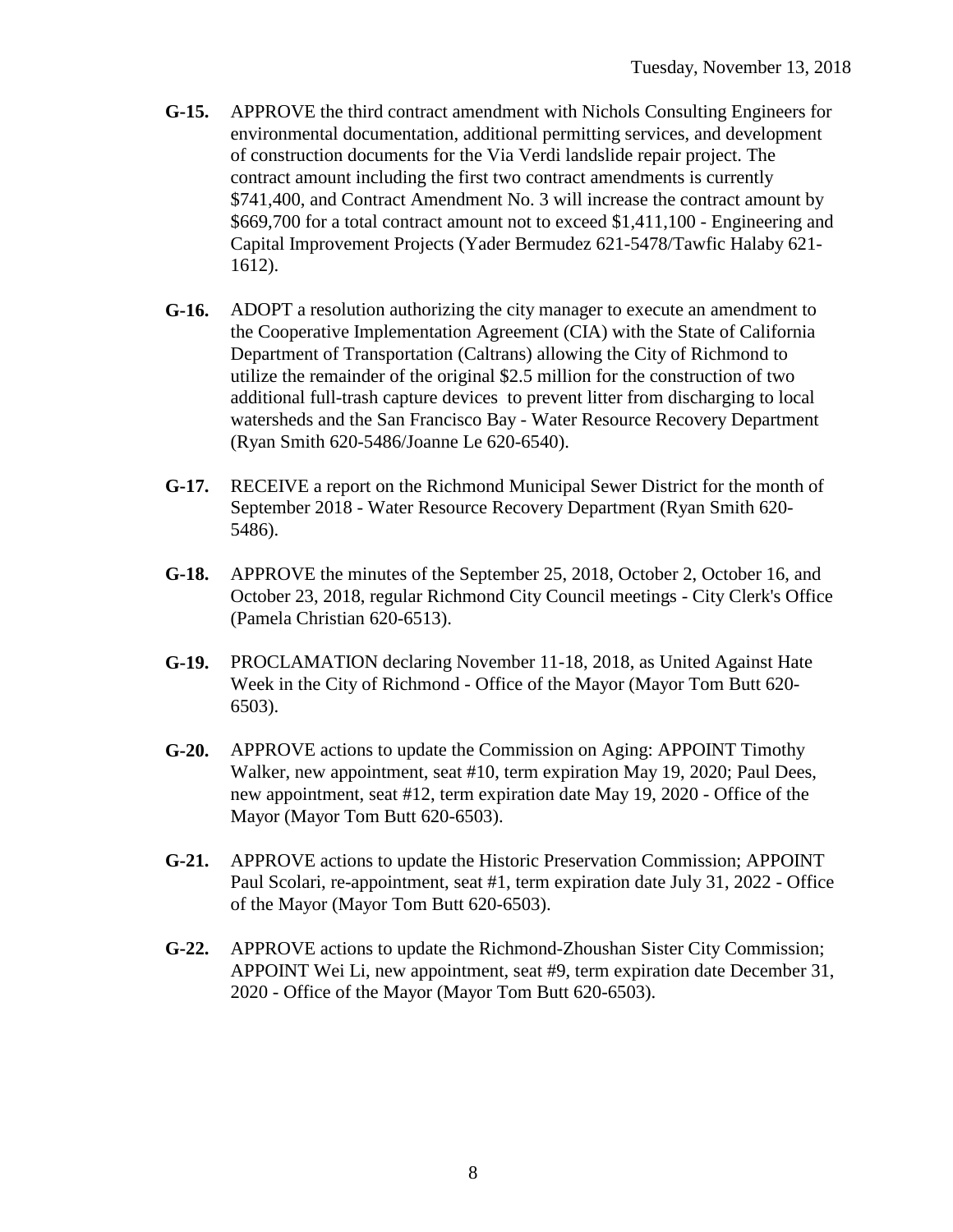**G-23.** APPROVE actions to update the Youth Council: APPOINT Alishba Sardar, reappointment, seat #7, term expiration date October 1, 2019; Alondra Alvarez, new appointment, seat #1, term expiration date October 1, 2019; Fatima Lopez, re-appointment, seat #5, term expiration date October 1, 2019; Eduardo Castellon, re-appointment, seat #6, term expiration date October 1, 2019; and Satine Waltz, re-appointment, seat #11, term expiration date October 1, 2019 - Office of the Mayor (Mayor Tom Butt 620-6503).

#### **H. CITY OF RICHMOND CONSENT CALENDAR RESOLUTIONS RELATING TO POLICY DECISIONS ON ISSUES THAT PERTAIN TO OTHER JURISDICTIONS**

**H-1.** ADOPT a resolution in support of protecting the civil rights of the Lesbian, Gay, Bisexual, Transgender and Queer (LGBTQ) community under Title IX and to recognize gender identity that may differ from sex assignment at birth - Councilmember Ada Recinos (620-5431).

#### **I. PUBLIC HEARINGS**

- **I-1.** HOLD a public hearing; and INTRODUCE an ordinance amending Chapter 15.04, Zoning and Subdivisions Regulations of the Richmond Municipal Code needed for General Plan consistency, correction of technical and grammatical errors, elimination of conflicts, state and federal law consistency, and clarification - Planning and Building Services Department (Richard Mitchell 620-6706).
- **I-2.** HOLD a public hearing; and INTRODUCE an ordinance amending Richmond Municipal Code Chapter 15.04 Series 200, Base District Regulations modifying the zones which schools are allowed, and adding design standards for schools to Section 15.04.610.360, Schools - Planning and Building Services Department (Richard Mitchell 620-6706).
- **I-3.** HOLD a public hearing; and ADOPT a resolution adopting the Addendum to the General Plan Update Final Environmental Impact Report (SCH#2008022018) and General Plan Amendments; and INTRODUCE an ordinance adopting associated zoning text amendments and rezoning for Change Area 12 (Northshore) - Planning and Building Services Department (Richard Mitchell 620-6706).
- **I-4. CONTINUED TO DECEMBER 4, 2018**, the matter to hold a public hearing; and introduce an ordinance amending Article 15.04.614 - Wireless Communications Facilities intended for clarification and consistency with federal regulations for small wireless facilities - Planning and Building Services Department (Richard Mitchell 620-6706).